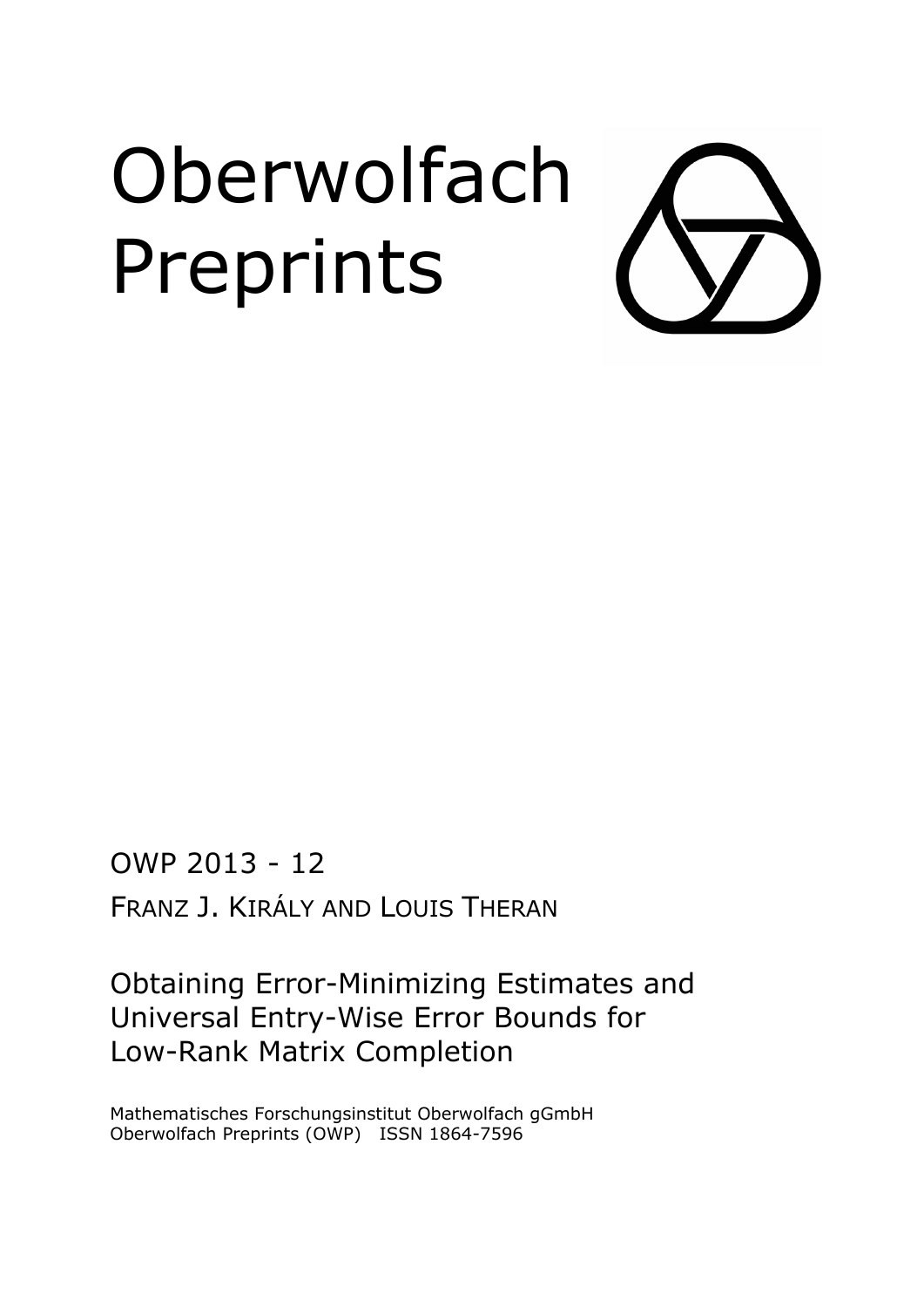### **Oberwolfach Preprints (OWP)**

Starting in 2007, the MFO publishes a preprint series which mainly contains research results related to a longer stay in Oberwolfach. In particular, this concerns the Research in Pairs-Programme (RiP) and the Oberwolfach-Leibniz-Fellows (OWLF), but this can also include an Oberwolfach Lecture, for example.

A preprint can have a size from 1 - 200 pages, and the MFO will publish it on its website as well as by hard copy. Every RiP group or Oberwolfach-Leibniz-Fellow may receive on request 30 free hard copies (DIN A4, black and white copy) by surface mail.

Of course, the full copy right is left to the authors. The MFO only needs the right to publish it on its website *www.mfo.de* as a documentation of the research work done at the MFO, which you are accepting by sending us your file.

In case of interest, please send a **pdf file** of your preprint by email to *rip@mfo.de* or *owlf@mfo.de*, respectively. The file should be sent to the MFO within 12 months after your stay as RiP or OWLF at the MFO.

There are no requirements for the format of the preprint, except that the introduction should contain a short appreciation and that the paper size (respectively format) should be DIN A4, "letter" or "article".

On the front page of the hard copies, which contains the logo of the MFO, title and authors, we shall add a running number (20XX - XX).

We cordially invite the researchers within the RiP or OWLF programme to make use of this offer and would like to thank you in advance for your cooperation.

#### **Imprint:**

Mathematisches Forschungsinstitut Oberwolfach gGmbH (MFO) Schwarzwaldstrasse 9-11 77709 Oberwolfach-Walke Germany

Tel +49 7834 979 50 Fax +49 7834 979 55 Email admin@mfo.deURL www.mfo.de

The Oberwolfach Preprints (OWP, ISSN 1864-7596) are published by the MFO. Copyright of the content is held by the authors.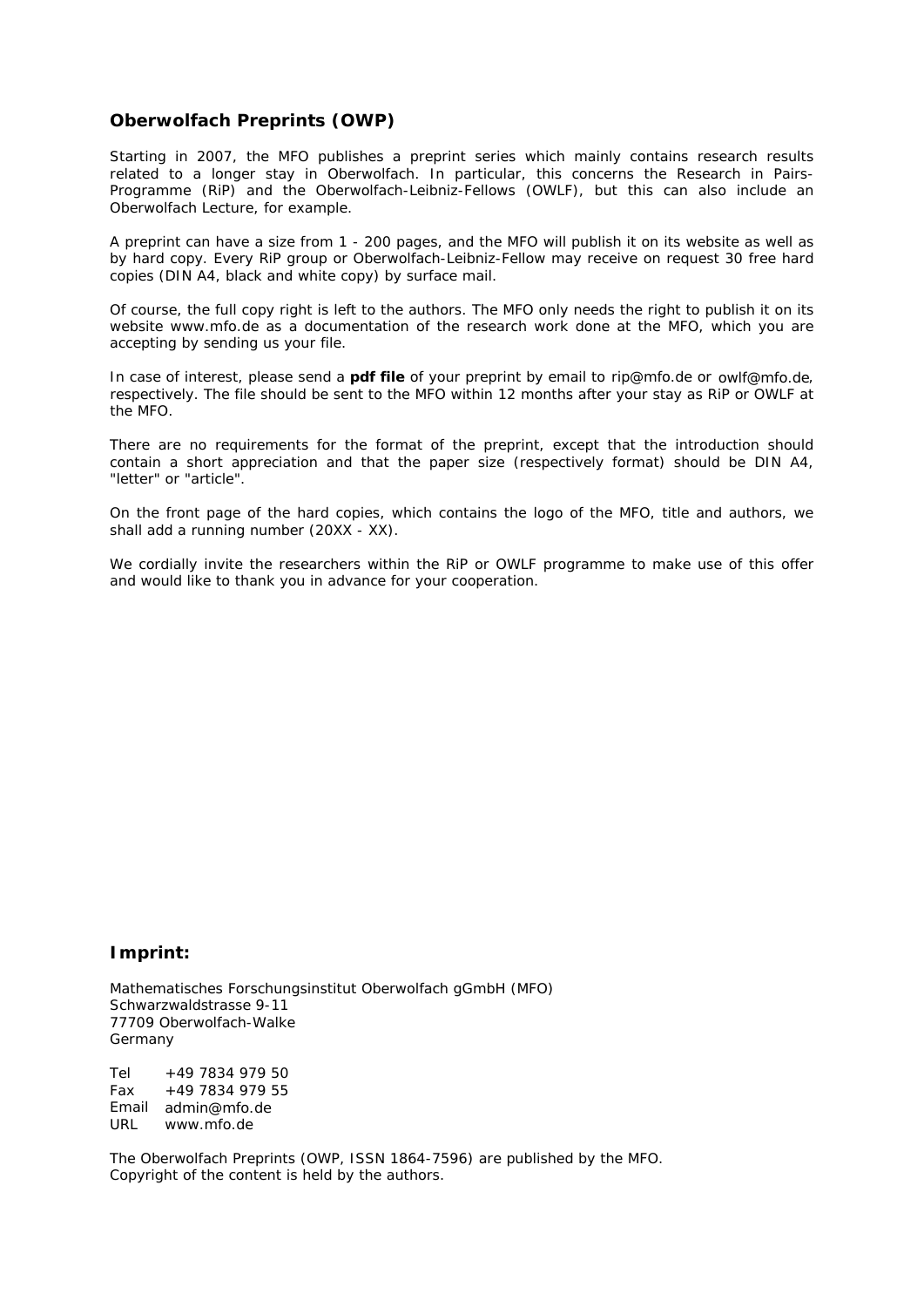# Obtaining Error-Minimizing Estimates and Universal Entry-Wise Error Bounds for Low-Rank Matrix Completion

Franz J. Király<sup>bac1</sup> and Louis Theran<sup>a2</sup>

<sup>a</sup>Discrete Geometry Group, Freie Universität Berlin **Machine Learning Group, Berlin Institute of Technology** <sup>c</sup>Mathematisches Forschungsinstitut Oberwolfach

#### **Abstract**

We propose a general framework for reconstructing and denoising single entries of incomplete and noisy entries. We describe: effective algorithms for deciding if and entry can be reconstructed and, if so, for reconstructing and denoising it; and a priori bounds on the error of each entry, individually. In the noiseless case our algorithm is exact. For rank-one matrices, the new algorithm is fast, admits a highly-parallel implementation, and produces an error minimizing estimate that is qualitatively close to our theoretical and the state-of-the-art Nuclear Norm and OptSpace methods.

<sup>1</sup><franz.j.kiraly@tu-berlin.de>

<sup>2</sup><theran@math.fu-berlin.de>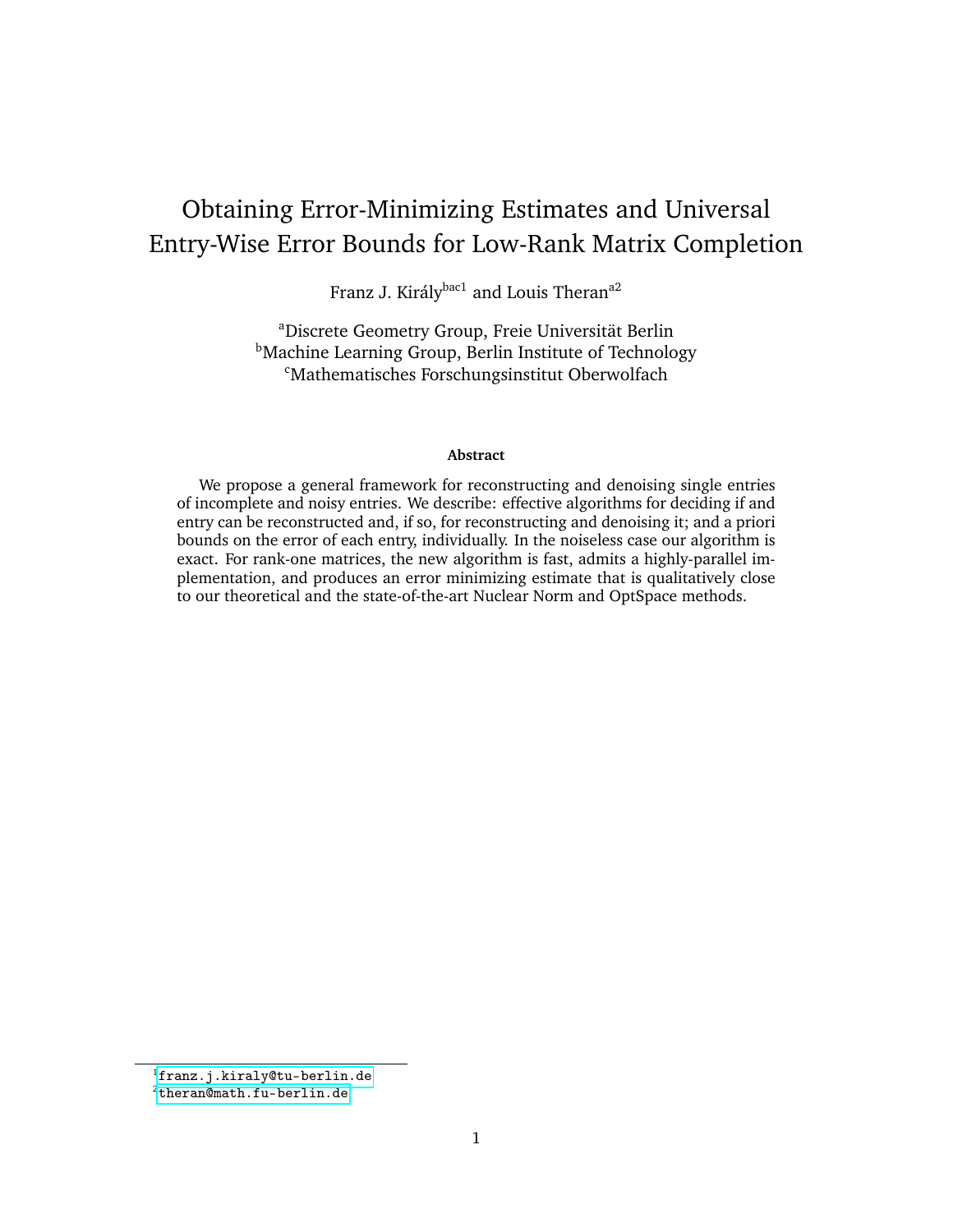#### **1. Introduction**

Matrix Completion is the task to reconstruct low-rank matrices from a subset of its entries and occurs naturally in many practically relevant problems, such as missing feature imputation, multitask learning [\(Argyriou et al., 2008\)](#page-12-0), transductive learning [\(Goldberg et al., 2010\)](#page-12-1), or collaborative filtering and link prediction [\(Srebro et al., 2005;](#page-12-2) [Acar et al., 2009;](#page-12-3) [Menon and Elkan,](#page-12-4) [2011\)](#page-12-4).

Almost all known methods performing matrix completion are optimization methods such as the max-norm and nuclear norm heuristics [\(Srebro et al., 2005;](#page-12-2) [Candès and Recht, 2009;](#page-12-5) [Tomioka et al., 2010\)](#page-12-6), or OptSpace [\(Keshavan et al., 2010\)](#page-12-7), to name a few amongst many.

These methods have in common that in general (a) they reconstruct the whole matrix and (b) error bounds are given for all of the matrix, not single entries. These two properties of existing methods are in particular unsatisfactory $^1$  $^1$  in the scenario when one is interested only in predicting (or imputing) one single missing entry or a set of interesting missing entries instead of all - which is for real data a more natural task than imputing all missing entries, in particular in the presence of large scale data.

Indeed the design of such a method is not only desirable but also feasible, as the results of [Király et al.](#page-12-8) [\(2012\)](#page-12-8) suggest by relating algebraic combinatorial properties and the low-rank setting to the reconstructability of the data. Namely, the authors provide algorithms which can decide for one entry if it can be - in principle - reconstructed or not, thus yielding a statement of trustability for the output of any algorithm<sup>[2](#page-3-1)</sup>.

In this paper, we demonstrate the first time how algebraic combinatorial techniques, combined with stochastic error minimization, can be applied to (a) reconstruct single missing entries of a matrix and (b) provide lower variance bounds for the error of any algorithm or estimator for that particular entry - where the error bound can be obtained without actually reconstructing the entry in question. In detail, our contributions include:

- the construction of a variance-minimal and unbiased estimator for any fixed missing entry of a rank-one-matrix, under the assumption of known noise variances
- an explicit form for the variance of that estimator, being a lower bound for the variance of any unbiased estimation of any fixed missing entry and thus yielding a quantiative measure on the trustability of that entry reconstructed from any algorithm
- the description of a strategy to generalize the above to any rank
- comparison of the estimator with two state-of-the-art optimization algorithms (OptSpace and nuclear norm), and error assessment of the three matrix completion methods with the variance bound

Note that most of the methods and algorithms presented in this paper restrict to rank one. This is not, however, inherent in the overall scheme, which is general. We depend on rank one only in the sense that we understand the combinatorial-algebraic structure of rank-one-matrix completion exactly, whereas the behavior in higher rank is not yet as well understood. Nonetheless, it

<span id="page-3-0"></span><sup>&</sup>lt;sup>1</sup>While the existing methods may be applied to a submatrix, it is always at the cost of accuracy if the data is sparse, and they do not yield statements on single entries.

<span id="page-3-1"></span><sup>2</sup>The authors also provide an algorithm for reconstructing some missing entries in the arbitrary rank case, but without obtaining global or entry-wise error bounds, or a strategy to reconstruct all reconstructible entries.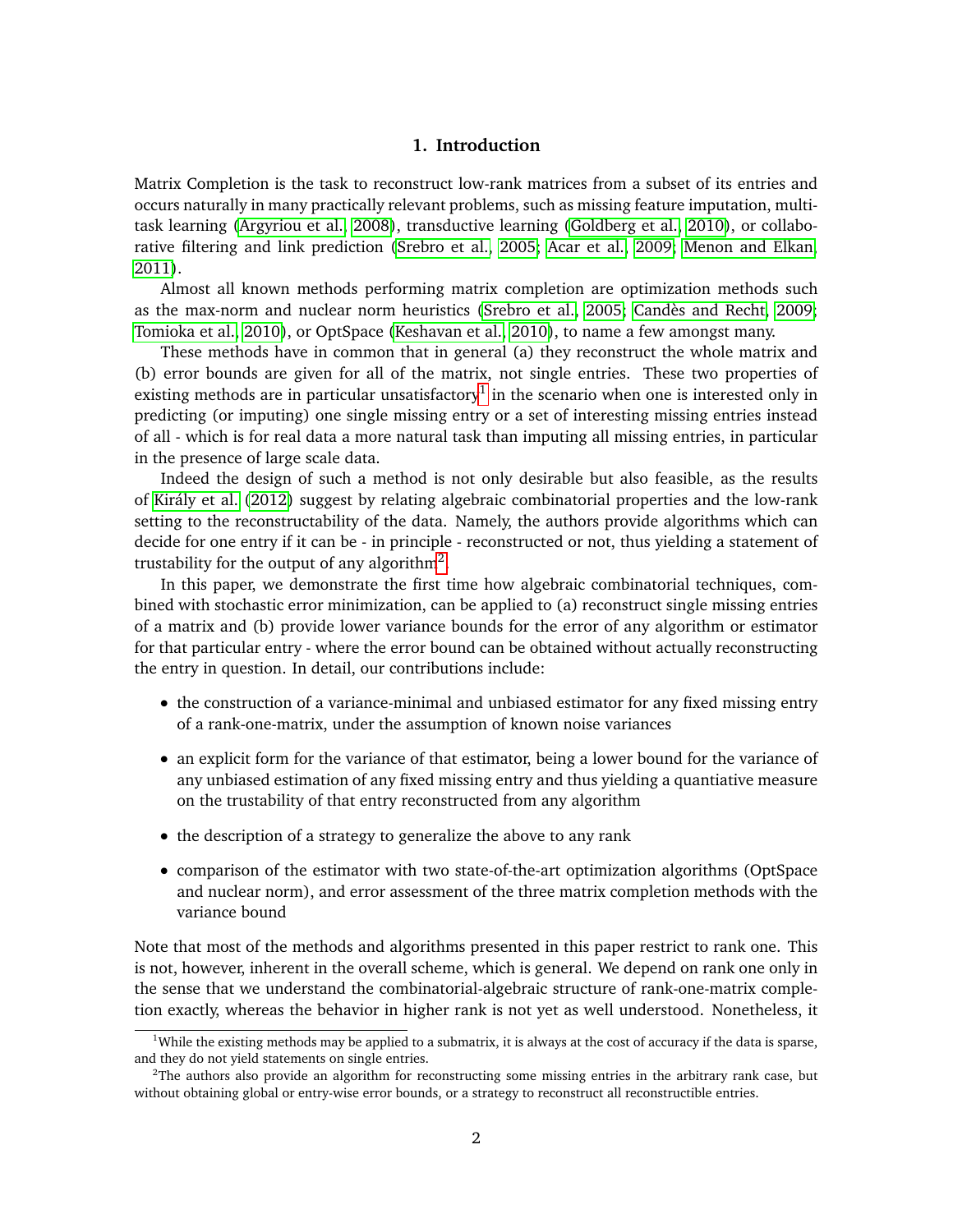<span id="page-4-3"></span>is, in principle accessible, and, once available will can be "plugged in" to the results here without changing the complexity much.

## **2. The Algebraic Combinatorics of Matrix Completion**

**2.1. A review of known facts** In [Király et al.](#page-12-8) [\(2012\)](#page-12-8), an intricate connection between the algebraic combinatorial structure, asymptotics of graphs and analytical reconstruction bounds has been exposed. We will refine some of the theoretical concepts presented in that paper which will allow us to construct the entry-wise estimator.

**Definition 2.1** An matrix  $M \in \{0, 1\}^{m \times n}$  is called mask. If A is a partially known matrix, then the *mask of A is the mask which has* 1*-s in exactly the positions which are known in A; and* 0*-s otherwise.*

**Definition 2.2** *Let M be an* (*m* × *n*) *mask. We will call the unique bipartite graph G*(*M*) *which has M as bipartite adjacency matrix the completion graph of M. We will refer to the m vertices of G*(*M*) *corresponding to the rows of M as blue vertices, and to the n vertices of G*(*M*) *corresponding to the*  $c$ olumns as red vertices. If  $e = (i,j)$  is an edge in  $K_{m,n}$  (where  $K_{m,n}$  is the complete bipartite graph *with m blue and n red vertices), we will also write A<sup>e</sup> instead of Ai j and for any* (*m* × *n*) *matrix A.*

A fundamental result, [\(Király et al., 2012,](#page-12-8) Theorem 2.3.5), says that identifiability and reconstructability are, up to a null set, graph properties.

**Theorem 2.3** *Let A be a generic*[3](#page-4-0) *and partially known* (*m* × *n*) *matrix of rank r, let M be the mask of A, let i*, *j be integers. Whether Ai j is reconstructible (uniquely, or up to finite choice) depends only on M and the true rank r; in particular, it does not depend on the true A.*

<span id="page-4-1"></span>For rank one, as opposed to higher rank, the set of reconstructible entries is easily obtainable from *G*(*M*) by combinatorial means:

**Theorem 2.4 ([\(Király et al., 2012,](#page-12-8) Theorem 2.5.36 (i)))** *Let G*  $\subseteq$  *K*<sub>*m,n</sub> be the completion graph*</sub> *of a partially known* (*m*×*n*) *matrix A. Then the set of uniquely reconstructible entries of A is exactly the set A<sup>e</sup> , with e in the transitive closure of G. In particular, all of A is reconstructible if and only if G is connected.*

**2.2. Reconstruction on the transitive closure** We extend Theorem [2.4'](#page-4-1)s theoretical reconstruction guarantee by describing an explicit, algebraic algorithm for actually doing the reconstruction. This algorithm will be the basis of an entry-wise, variance-optimal estimator in the noisy case. In any rank, such a reconstruction rule can be obtained by exposing equations which explicitly give known and unknown entries in terms of only known entries due to the fact that the set of low-rank matrices is an irreducible variety (the common vanishing locus of finitely many polynomial equations). We are able to derive the reconstruction equations for rank one.

**Definition 2.5** *Let P* ⊆  $K_{m,n}$  (or,  $C \subseteq K_{m,n}$ ) be a path (or, cycle), with a fixed start and end. We *will denote by E*+(*P*) *be the set of edges in P (resp. E*+(*C*) *and C) traversed from blue vertex to a red one, and by E*−(*P*) *the set of edges traversed from a red vertex to a blue one* [4](#page-4-2) *. From now on,*

<span id="page-4-2"></span><span id="page-4-0"></span><sup>3</sup> In particular, if *A* is sampled from a continuous density, then the set of non-generic *A* is a null set.

<sup>&</sup>lt;sup>4</sup>This is equivalent to fixing the orientation of  $K_{m,n}$  that directs all edges from blue to red, and then taking  $E^+(P)$  to be the set of edges traversed forwards and *E*<sup>−</sup>(*P*) the set of edges traversed backwards. This convention is convenient notationally, but any initial orientation of  $K_{m,n}$  will give us the same result.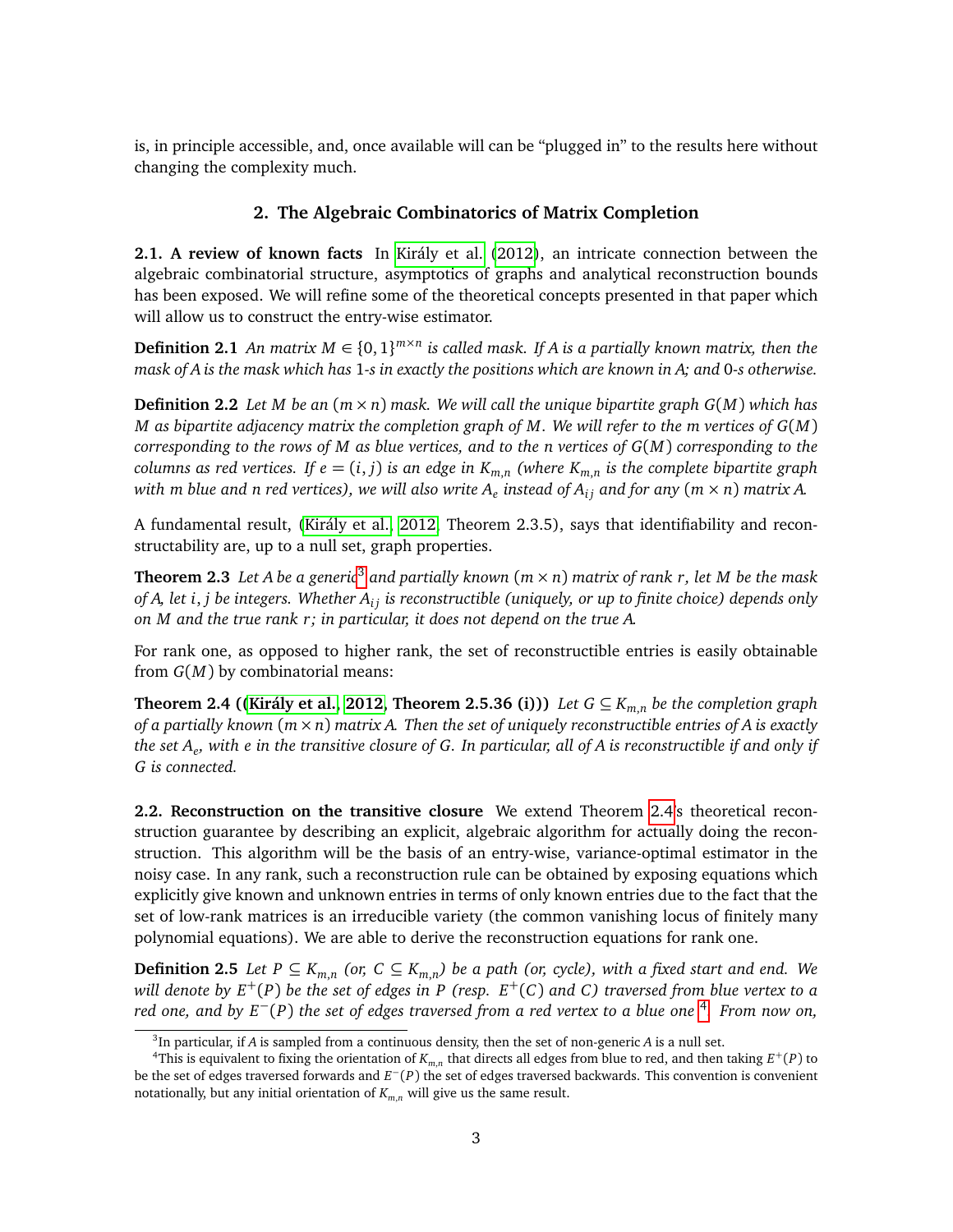*when we speak of "oriented paths" or "oriented cycles", we mean with this sign convention and some fixed traversal order.*

Let  $A = A_{ij}$  be a  $(m \times n)$  matrix of rank 1, and identify the entries  $A_{ij}$  with the edges of  $K_{m,n}$ . *For an oriented cycle C, we define the polynomials*

$$
P_C(A) = \prod_{e \in E^+(C)} A_e - \prod_{e \in E^-(C)} A_e, \text{ and}
$$
  

$$
L_C(A) = \sum_{e \in E^+(C)} \log A_e - \sum_{e \in E^-(C)} \log A_e,
$$

*where for negative entries of A, we fix a branch of the complex logarithm.*

<span id="page-5-0"></span>**Theorem 2.6** *Let*  $A = A_{ij}$  *be a generic* ( $m \times n$ ) *matrix of rank* 1*. Let*  $C \subseteq K_{m,n}$  *be an oriented cycle. Then,*  $P_C(A) = L_C(A) = 0$ .

*Proof:* The determinantal ideal of rank one is a binomial ideal generated by the  $(2 \times 2)$  minors of  $A$  (where entries of  $A$  are considered as variables). The minor equations are exactly  $P_C(A)$ , where *C* is an elementary oriented four-cycle; if *C* is an elementary 4-cycle, denote its edges by *a*(*C*),  $b(C)$ ,  $c(C)$ ,  $d(C)$ , with  $E^+(C) = \{a(C), d(C)\}\)$ . Let C be the collection of the elementary 4-cycles, and define  $L_{\mathcal{C}}(A) = \{L_C(A) : C \in \mathcal{C}\}\$  and  $P_{\mathcal{C}}(A) = \{P_C(A) : C \in \mathcal{C}\}\$ .

By sending the term  $log A_e$  to a formal variable  $x_e$ , we see that the free  $\mathbb Z$ -group generated by the  $L_C(A)$  is isomorphic to  $H_1(K_{m,n}, \mathbb{Z})$ . With this equivalence, it is straightforward that, for any oriented cycle *D*,  $L_D(A)$  lies in the Z-span of elements of  $L_C(A)$  and, therefore, formally,

$$
L_D(A) = \sum_{C \in \mathcal{C}} \alpha_C \cdot L_C(A)
$$

with the  $\alpha_C \in \mathbb{Z}$ . Thus  $L_D(\cdot)$  vanishes when *A* is rank one, since the r.h.s. does. Exponentiating, we see that

$$
\left(\prod_{e\in E^+(D)}A_e\right)\left(\prod_{e\in E^-(D)}A_e\right)^{-1}=\prod_{C\in\mathcal{C}}\left(A_{a(C)}A_{d(C)}A_{b(C)}^{-1}A_{c(C)}^{-1}\right)^{\alpha_C}
$$

If *A* is generic and rank one, the r.h.s. evaluates to one, implying that  $P_D(A)$  vanishes.

**Corollary 2.7** Let  $A = A_{ij}$  be a  $(m \times n)$  matrix of rank 1. Let v, w be two vertices in  $K_{m,n}$ . Let *P*,*Q be two oriented paths in Km*,*<sup>n</sup> starting at v and ending at w. Then, for all A, it holds that*  $L_P(A) = L_Q(A)$ .

**Remark 2.8** *It is possible to prove that the set of P<sup>C</sup> forms the set of polynomials vanishing on the entries of A which is minimal with respect to certain properties. Namely, the P<sup>C</sup> form a universal Gröbner basis for the determinantal ideal of rank* 1*, which implies the converse of Theorem [2.6.](#page-5-0) From this, one can deduce that the estimators presented in section [3.2](#page-6-0) are variance-minimal amongst all unbiased ones.*

#### **3. A Combinatorial Algebraic Estimate for Missing Entries and Their Error**

In this section, we will construct an estimator for matrix completion which (a) is able to complete single missing entries and (b) gives universal error estimates for that entry that are independent of the reconstruction algorithm.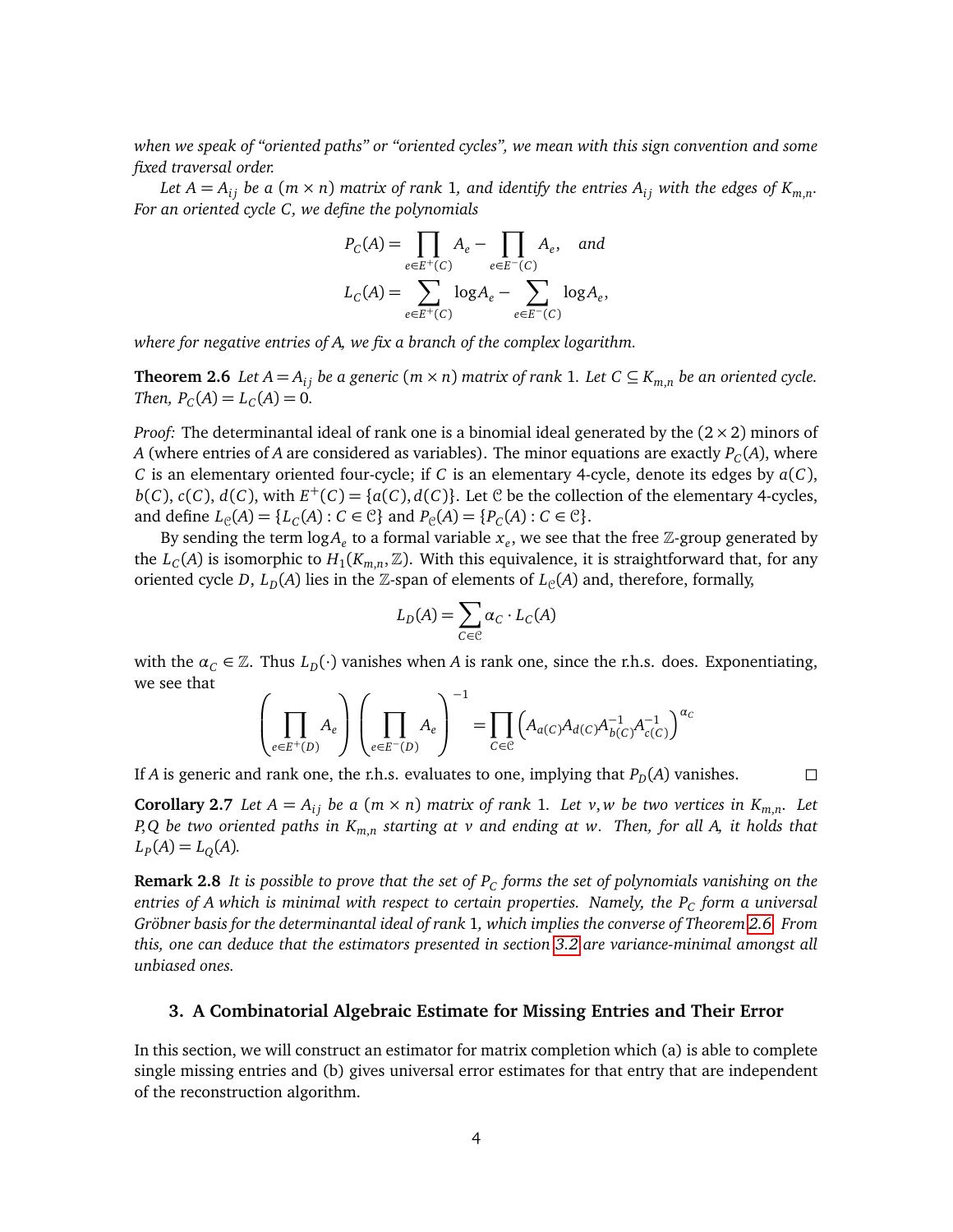**3.1. The sampling model** In all of the following, we will assume that the observations arise from the following sampling process:

**Assumption 3.1** *There is an unknown fixed, rank one, matrix A which is generic, and an*  $(m \times n)$ *mask M* ∈ {0, 1} *<sup>m</sup>*×*<sup>n</sup> which is known. There is a (stochastic) noise matrix* E ∈ R *<sup>m</sup>*×*<sup>n</sup> whose entries are uncorrelated and which is multiplicatively centered with finite variance, non-zero*[5](#page-6-1) *variance; i.e.,*  $\mathbb{E}(\log \varepsilon_{ij}) = 0$  and  $0 < \text{Var}(\log \varepsilon_{ij}) < \infty$  for all *i* and *j*.

*The observed data is the matrix*  $A \circ M \circ E = \Omega(A \circ E)$ *, where*  $\circ$  *denotes the Hadamard (i.e., component-wise) product. That is, the observation is a matrix with entries*  $A_{ij} \cdot M_{ij} \cdot \mathcal{E}_{ij}$ *.* 

The assumption of multiplicative noise is a necessary precaution in order for the presented estimator (and in fact, any estimator) for the missing entries to have bounded variance, as shown in Example [3.2](#page-6-2) below. This is not, in practice, a restriction since an infinitesimal additive error  $\delta A_{ij}$ on an entry of *A* is equivalent to an infinitesimal multiplicative error  $\delta$  log $A_{ij} = \delta A_{ij}/A_{ij}$ , and additive variances can be directly translated into multiplicative variances if the density function for the noise is known<sup>[6](#page-6-3)</sup>. The previous observation implies that the multiplicative noise model is as powerful as any additive one that allows bounded variance estimates.

**Example 3.2** *Consider the rank one matrix*

<span id="page-6-2"></span>
$$
A = \left( \begin{array}{cc} A_{11} & A_{21} \\ A_{12} & A_{22} \end{array} \right).
$$

*The unique equation between the entries is*  $A_{11}A_{22} = A_{12}A_{21}$ *. Solving for any entry will have another entry in the denominator, for example*

$$
A_{11} = \frac{A_{12}A_{21}}{A_{22}}.
$$

*Thus we get an estimator for*  $A_{11}$  *when substituting observed and noisy entries for*  $A_{12}$ ,  $A_{21}$ ,  $A_{22}$ . *When A*<sup>22</sup> *approaches zero, the estimation error for A*<sup>11</sup> *approaches infinity. In particular, if the density function of the error E*<sub>22</sub> *of A*<sub>22</sub> *is too dense around the value* −*A*<sub>22</sub>*, then the estimate for A*<sub>11</sub> *given by the equation will have unbounded variance. In such a case, one can show that no estimator for A*<sup>11</sup> *has bounded variance.*

<span id="page-6-0"></span>**3.2. Estimating entries and error bounds** In this section, we construct the unbiased estimator for the entries of a rank-one-matrix with minimal variance. First, we define some notation to ease the exposition:

**Notations 3.3** *We will denote by*  $a_{ij} = \log A_{ij}$  *and*  $\varepsilon_{ij} = \log \varepsilon_{ij}$  *the logarithmic entries and noise. Thus, for some path P in Km*,*<sup>n</sup> we obtain*

$$
L_P(A) = \sum_{e \in E^+(P)} a_e - \sum_{e \in E^-(P)} a_e.
$$

*Denote by*  $b_{ij} = a_{ij} + \varepsilon_{ij}$  *the logarithmic (observed) entries, and B the (incomplete) matrix which has the (observed)*  $b_{ij}$  *as entries. Denote by*  $\sigma_{ij} = \text{Var}(b_{ij}) = \text{Var}(\varepsilon_{ij})$ .

<span id="page-6-3"></span><span id="page-6-1"></span><sup>&</sup>lt;sup>5</sup>The zero-variance case corresponds to exact reconstruction, which is handled already by Theorem [2.4.](#page-4-1)

<sup>&</sup>lt;sup>6</sup>The multiplicative noise assumption causes the observed entries and the true entries to have the same sign. The change of sign can be modeled by adding another multiplicative binary random variable in the model which takes values  $\pm 1$ ; this adds an independent combinatorial problem for the estimation of the sign which can be done by maximum likelihood. In order to keep the exposition short and easy, we did not include this into the exposition.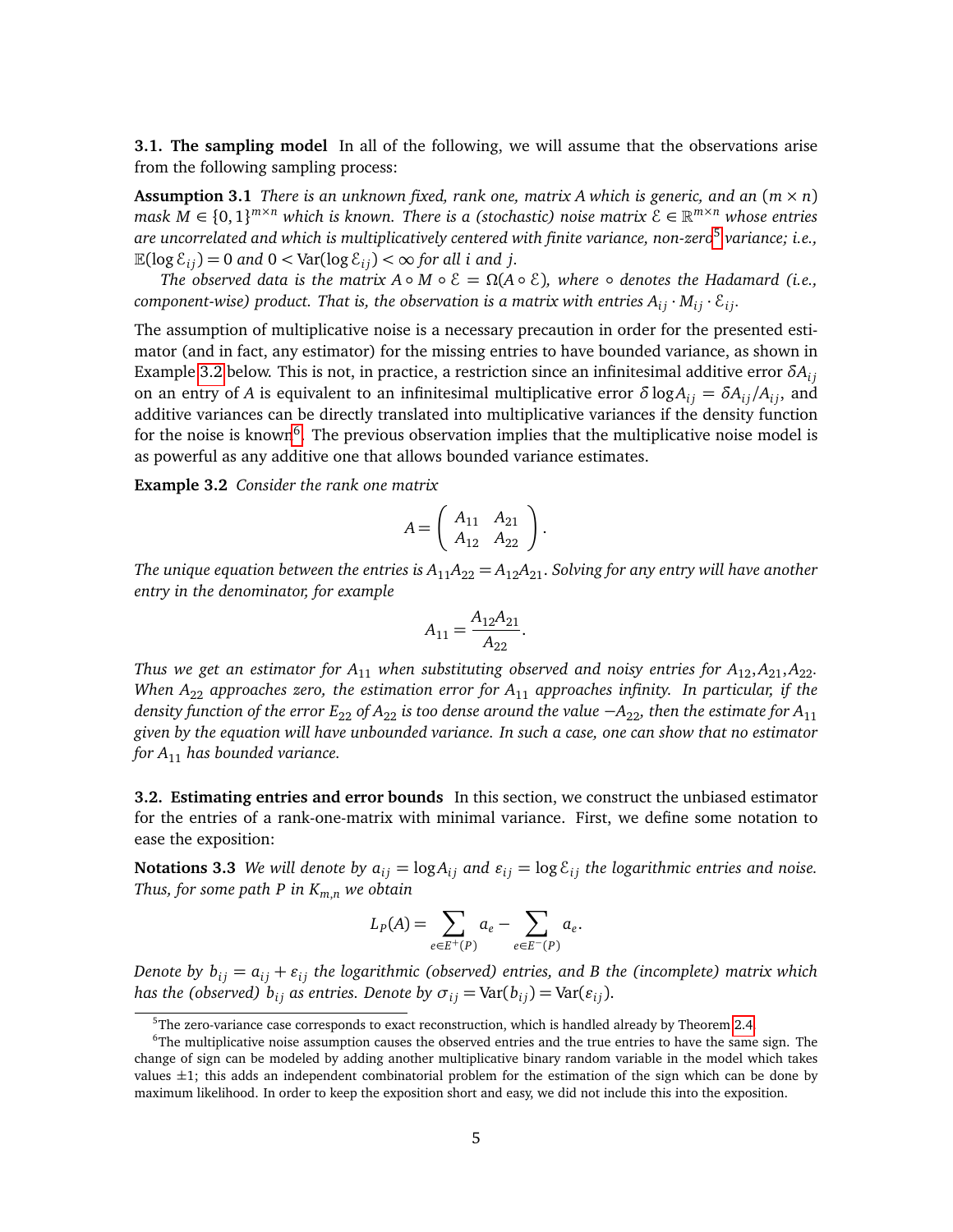The components of the estimator will be built from the *L<sup>P</sup>* :

**Lemma 3.4** *Let*  $G = G(M)$  *be the graph of the mask M. Let*  $x = (v, w) \in K_{m,n}$  *be any edge with*  $v$ *red. Let P be an oriented path*[7](#page-7-0) *in G*(*M*) *starting at v and ending at w. Then,*

<span id="page-7-2"></span>
$$
L_P(B) = \sum_{e \in E^+(P)} b_e - \sum_{e \in E^-(P)} b_e
$$

*is an unbiased estimator for a<sup>x</sup> with variance*

$$
Var(L_P(B)) = \sum_{e \in P} \sigma_e.
$$

*Proof:* By linearity of expectation and centeredness of  $\varepsilon_{ij}$ , it follows that

$$
\mathbb{E}(L_P(B)) = \sum_{e \in E^+(P)} \mathbb{E}(b_e) - \sum_{e \in E^-(P)} \mathbb{E}(b_e),
$$

thus  $L_p(B)$  is unbiased. Since the  $\varepsilon_e$  are uncorrelated, the  $b_e$  also are; thus, by Bienaymé's formula, we obtain

$$
Var(L_P(B)) = \sum_{e \in E^+(P)} Var(b_e) + \sum_{e \in E^-(P)} Var(b_e),
$$

and the statement follows from the definition of *σ<sup>e</sup>* .

<span id="page-7-3"></span>In the following, we will consider the following parametric estimator as a candidate for estimating *a<sup>e</sup>* :

**Notations 3.5** *Fix an edge*  $x = (v, w) \in K_{m,n}$ . Let  $\mathcal{P}$  be a basis for the set of all oriented paths  $s$ tarting at  $v$  and ending at  $w$   $^8$  $^8$ , and denote  $\#\mathfrak{P}$  by  $p.$  For  $\alpha \in \mathbb{R}^p$ , set

$$
X(\alpha) = \sum_{P \in \mathcal{P}} \alpha_P L_P(B).
$$

*Furthermore, we will denote by* 1 *the n-vector of ones.* 

The following Lemma follows immediately from Lemma [3.4](#page-7-2) and Theorem [2.6:](#page-5-0)

**Lemma 3.6**  $\mathbb{E}(X(\alpha)) = \mathbb{1}^{\top} \alpha \cdot b_x$ ; *in particular, X*( $\alpha$ ) *is an unbiased estimator for*  $b_x$  *if and only if*  $\mathbb{1}^{\top} \alpha = 1.$ 

We will now show that minimizing the variance of  $X(\alpha)$  can be formulated as a quadratic program with coefficients entirely determined by  $a_x$ , the measurements  $b_e$  and the graph  $G(M)$ . In particular, we will expose an explicit formula for the *α* minimizing the variance. Before stating the theorem, we define a suitable kernel:

<span id="page-7-1"></span><span id="page-7-0"></span><sup>&</sup>lt;sup>7</sup>If  $x \in G$ , then *P* can also be the path consisting of the single edge *e*.

 $^8$ This is the set of words equal to the formal generators  $x_{(v,w)}$  in the free abelian group generated by the  $x_e$ , subject to the relations  $L_c = 0$  for all cycles *C* in  $G \cup \{(v, w)\}\$ . Independence can be taken as linear independence of the coefficient vectors of the *L<sup>C</sup>* .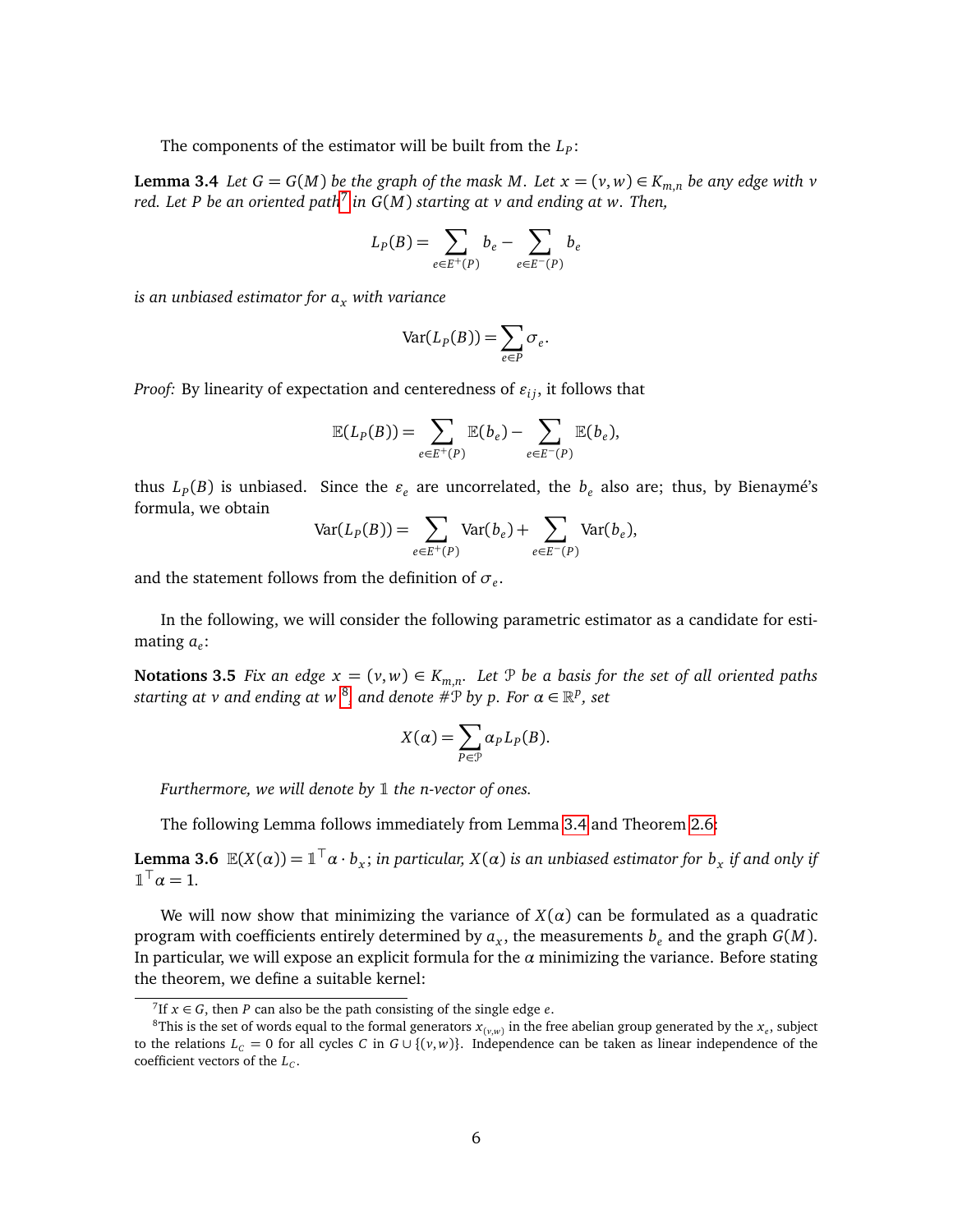**Definition 3.7** Let  $e \in K_{m,n}$  be an edge. For an edge  $e$  and a path P, set  $c_{e,P} = \pm 1$  if  $e \in E^{\pm}(P)$ *otherwise*  $c_{e,P} = 0$ . Let  $P,Q \in \mathcal{P}$  be any fixed oriented paths. Define the (weighted) path kernel  $k: \mathcal{P} \times \mathcal{P} \rightarrow \mathbb{R}$  by

$$
k(P,Q) = \sum_{e \in K_{m,n}} c_{e,P} \cdot c_{e,Q} \cdot \sigma_e
$$

.

Under our assumption that  $Var(b_e) > 0$  for all  $e \in K_{m,n}$ , the path kernel is positive definite, since it is a sum of *p* independent positive semi-definite functions; in particular, its kernel matrix has full rank. Here is the variance-minimizing unbiased estimator:

**Proposition 3.8** *Let*  $x = (s, t)$  *be a pair of vertices, and*  $\mathcal{P}$  *a basis for the s-t path space in G with p elements. Let* Σ *be the p* × *p kernel matrix of the path kernel with respect to the basis* P*. For any α* ∈ R *p ,*

$$
Var(X(\alpha)) = \alpha^{\top} \Sigma \alpha.
$$

 $M$ oreover, under the condition  $\mathbb{1}^{\top}\alpha=1$ , the variance  $\text{Var}(X(\alpha))$  is minimized by

$$
\alpha = \left(\Sigma^{-1} \mathbb{1}\right) \left(\mathbb{1}^\top \Sigma^{-1} \mathbb{1}\right)^{-1}
$$

*Proof:* By inserting definitions, we obtain

$$
X(\alpha) = \sum_{P \in \mathcal{P}} \alpha_P L_P(B)
$$
  
= 
$$
\sum_{P \in \mathcal{P}} \alpha_P \sum_{e \in K_{m,n}} c_{e,P} b_e.
$$

Writing  $b = (b_e) \in \mathbb{R}^{mn}$  as vectors, and  $C = (c_{e,P}) \in \mathbb{R}^{p \times mn}$  as matrices, we obtain

$$
X(\alpha) = b^{\top} C \alpha.
$$

By using that  $Var(\lambda \cdot) = \lambda^2 Var(\cdot)$  for any scalar  $\lambda$ , and independence of the  $b_e$ , an elementary calculation yields

$$
Var(X(\alpha)) = \alpha^{\top} \Sigma \alpha
$$

In order to determine the minimum of the variance in  $\alpha$ , consider the Lagrangian

$$
L(\alpha, \lambda) = \alpha^{\top} \Sigma \alpha + \lambda \left( 1 - \sum_{P \in \mathcal{P}} \alpha_P \right),
$$

where the slack term models the condition  $\ell(\alpha) = 1$ . An elementary calculation yields

$$
\frac{\partial L}{\partial \alpha} = 2\Sigma \alpha - \lambda \mathbb{1}
$$

where 1 is the vector of ones. Due to positive definiteness of  $\Sigma$  the function Var( $X(\alpha)$ ) is convex, thus  $\alpha = \Sigma^{-1} \mathbb{1}/\mathbb{1}^T \Sigma^{-1} \mathbb{1}$  will be the unique  $\alpha$  minimizing the variance while satisfying  $\mathbb{1}^T \alpha = 1$ .  $\Box$ 

**Remark 3.9** *The above setup works in wider generality: (i) if* Var(*b<sup>e</sup>* ) = 0 *is allowed and there is an s–t path of all zero variance edges, the path kernel becomes positive semi-definite; (ii) similarly if* P *is replaced with any set of paths at all, the same may occur. In both cases, we may replace* Σ <sup>−</sup><sup>1</sup> *with the Moore-Penrose pseudo-inverse and the proposition still holds: (i) reduces to the exact reconstruction case of Theorem [2.4;](#page-4-1) (ii) produces the optimal estimator with respect to* P*, which is optimal provided that* P *is spanning, and adding paths to* P *does not make the estimate worse.*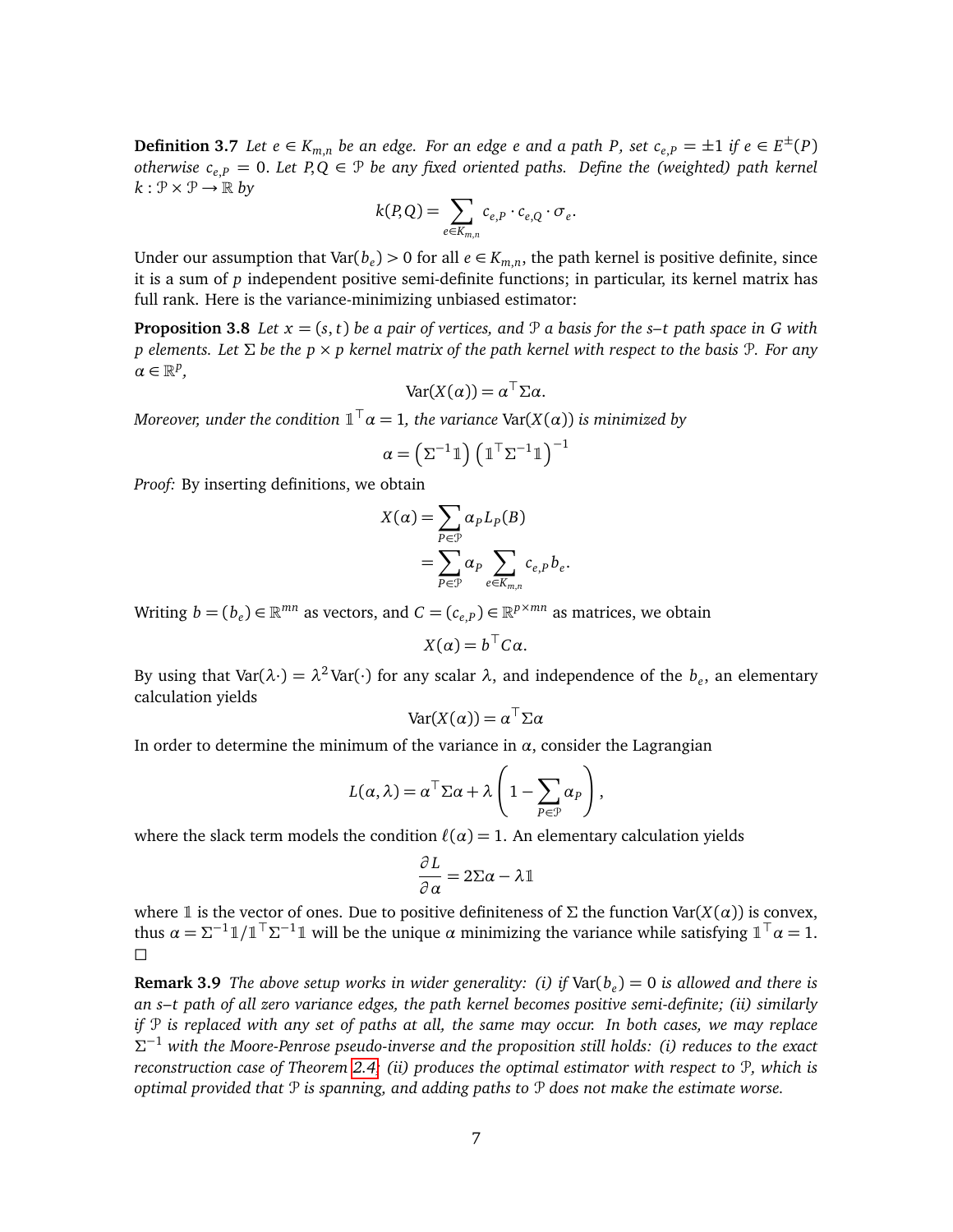**3.3. Rank** 2 **and higher** An estimator for rank 2 and higher, together with a variance analysis, can be constructed similarly once all polynomials known which relate the entries under each other. The main difficulty lies in the fact that these polynomials are not parameterized by cycles anymore, but specific subgraphs of *G*(*M*), see [\(Király et al., 2012,](#page-12-8) Section 2.5). Were these polynomials known, an estimator similar to  $X(\alpha)$  as in Notation [3.5](#page-7-3) could be constructed, and a subsequent variance or perturbation analysis performed.

**3.4. The algorithms** In this section, we describe the two main algorithms which calculate the variance-minimizing estimate  $\hat{A}_{ij}$  for any fixed entry  $A_{ij}$  of an  $(m \times n)$  matrix A, which is observed with noise, and the variance bound for the estimate  $\hat{A}_{ij}$ . It is important to note that  $A_{ij}$  does not necessarily need to be an entry which is missing in the observation, it can also be any entry which has been observed. In the latter case, Algorithm [3](#page-10-0) will give an improved estimate of the observed entry, and Algorithm [4](#page-11-0) will give the trustworthiness bound on this estimate.

Since the the path matrix *C*, the path kernel matrix  $\Sigma$ , and the optimal  $\alpha$  is required for both, we first describe Algorithm [1](#page-9-0) which determines those. The steps of the algorithm follow

**Algorithm 1** Calculates path kernel  $\Sigma$  and  $\alpha$ .

*Input:* index  $(i, j)$ , an  $(m \times n)$  mask *M*, variances  $\sigma$ .

*Output:* path matrix *C*, path kernel Σ and minimizer *α*.

- <span id="page-9-0"></span>1: Find a linearly independent set of paths P in the graph *G*(*M*), starting from *i* and ending at *j*.
- 2: Determine the matrix  $C = (c_{e,P})$  with  $e \in G(M)$ ,  $P \in \mathcal{P}$ ; set  $c_{e,P} = \pm 1$  if  $e \in E^{\pm}(P)$ , otherwise  $c_{e,P} = 0.$
- 3: Define a diagonal matrix *S* = diag( $\sigma$ ), with  $S_{ee} = \sigma_e$  for  $e \in G(M)$ .
- 4: Compute the kernel matrix  $\Sigma = C^{\top} S C$ .
- 5: Calculate  $\alpha = \sum_{n=1}^{\infty} \mathbb{1} / \|\Sigma^{-1} \mathbb{1}\|_1$ .
- 6: Output *C*,Σ and *α*.

the exposition in section [3.2,](#page-6-0) correctness follows from the statements presented there. The only task in Algorithm [1](#page-9-0) that isn't straightforward is the computation of a linearly independent set of paths in step [1.](#page-9-0) We can do this time linear in the number of observed entries in the mask *M* with the following method. To keep the notational manageable, we will conflate formal sums of the  $x_e$ , cycles in  $H_1(G, \mathbb{Z})$  and their representations as vectors in  $\mathbb{R}^{mn}$ , since there is no chance of confusion. We prove the correctness of Algorithm [2.](#page-10-1)

Algorithms [3](#page-10-0) and [4](#page-11-0) then can make use of the calculated  $C$ ,  $\alpha$ ,  $\Sigma$  to determine an estimate for any entry  $A_{ij}$  and its minimum variance bound. The algorithms follow the exposition in Section [3.2,](#page-6-0) from where correctness follows; Algorithm [3](#page-10-0) additionally provides treatment for the sign of the entries.

Note that even if observations are not available, Algorithm [4](#page-11-0) can be used to obtain the variance bound. The variance bound is relative, due to its multiplicativity, and can be used to approximate absolute bounds when any reconstruction estimate  $\hat{A}_{ij}$  is available - which does not necessarily need to be the one from Algorithm [3,](#page-10-0) but can be the estimation result of any reconstruction. Namely, if  $\hat{\sigma}_{ij}$  is the estimated variance of the log, we obtain an upper confidence/deviation  $\phi$ bound  $\widehat{A}_{ij} \cdot \exp\left(\sqrt{\widehat{\sigma}_{ij}}\right)$  for  $\widehat{A}_{ij}$ , and a lower confidence/deviation bound  $\widehat{A}_{ij} \cdot \exp\left(-\sqrt{\widehat{\sigma}_{ij}}\right)$ , corresponding to the log-confidence  $\log \widehat{A}_{ij} \pm \sqrt{\widehat{\sigma}_{ij}}$ . Also note that if  $A_{ij}$  is not reconstructible from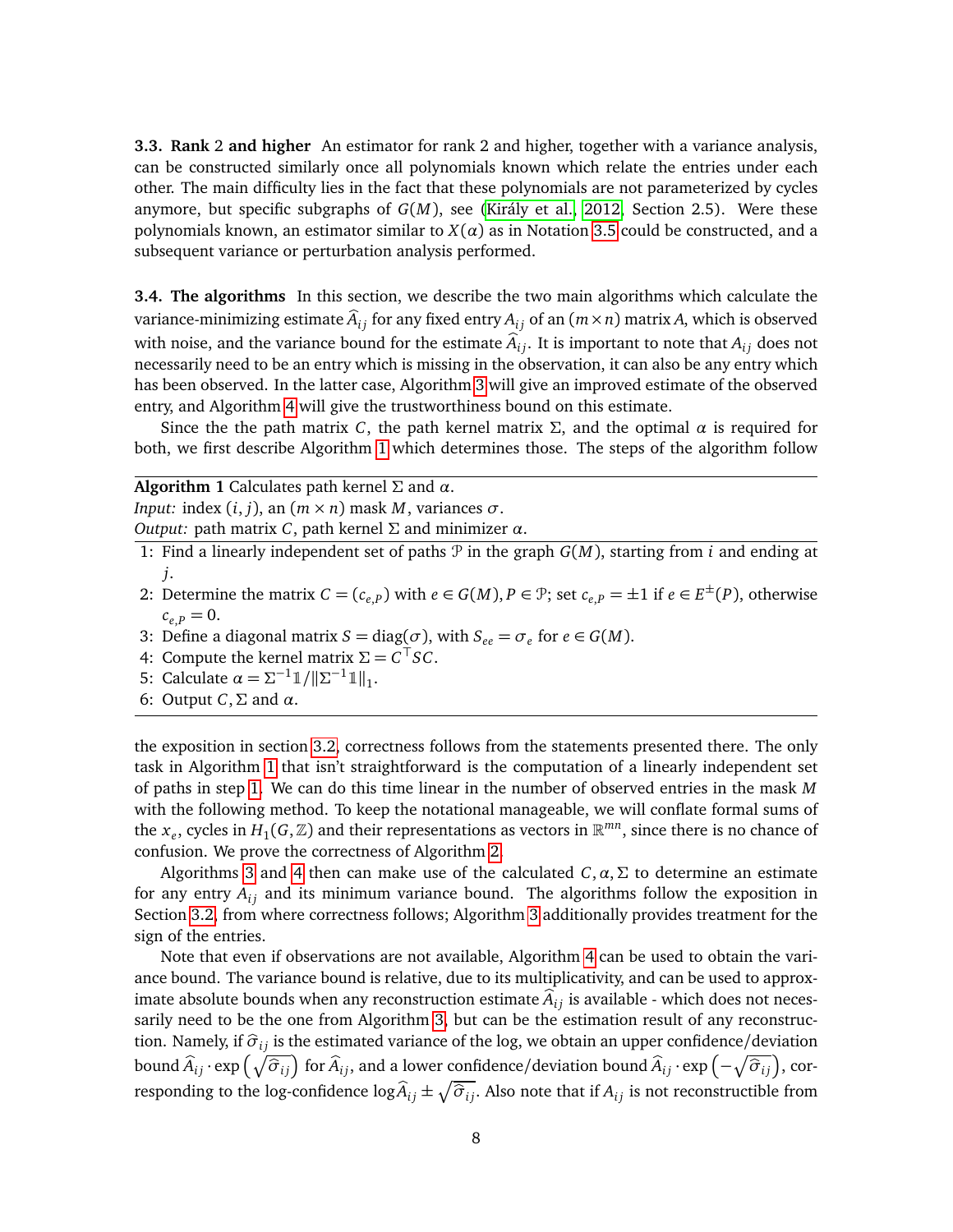**Algorithm 2** Calculates a basis  $P$  of the path space.

*Input:* index  $(i, j)$ , an  $(m \times n)$  mask *M*.

*Output:* a basis  $P$  for the space of oriented  $i-j$  paths.

- <span id="page-10-1"></span>1: If  $(i, j)$  is not an edge of *M*, and *i* and *j* are in different connected components, then  $\mathcal{P}$  is empty. Output Ø.
- 2: Otherwise, if (*i*, *j*) is not an edge, of *M*, add a "dummy" copy.
- 3: Compute a spanning forest  $F$  of  $M$  that does not contain  $(i, j)$ , if possible.
- 4: For each edge *e* ∈ *M* \ *F*, compute the fundamental cycle  $C_e$  of *e* in *F*.
- 5: If  $(i, j)$  is an edge in *M*, output {−*x*<sub>(*i,j*)</sub>} ∪ {*C*<sub>*e*</sub> − *x*<sub>(*i,j*)</sub> : *e* ∈ *M* \ *F* }.
- 6: Otherwise, let  $P_{(i,j)} = C_{(i,j)} x_{(i,j)}$ . Output { $C_e P_{(i,j)}$  : *e* ∈ *M* \ (*F* ∪ {(*i*, *j*)})}.

Algorithm 3 Estimates the entry  $a_{ij}$ .

*Input:* index  $(i, j)$ , an  $(m \times n)$  mask *M*, log-variances  $\sigma$ , the partially observed and noisy matrix *B*.

*Output:* The variance-minimizing estimate for  $A_i$ .

<span id="page-10-0"></span>1: Calculate *C* and *α* with Algorithm [1.](#page-9-0)

- 2: Store *B* as a vector  $b = (\log |B_e|)$  and a sign vector  $s = (sgn B_e)$  with  $e \in G(M)$ .
- 3: Calculate  $\widehat{A}_{ij} = \pm \exp(b^\top C\alpha)$ . The sign is + if each column of  $s^\top |C|$  (|.| component-wise) contains an odd number of entries −1, else −.

4: Return  $\ddot{A_i}$ 

<span id="page-10-3"></span>the mask *M* (i.e., if the edge  $(i, j)$  is not in the transitive closure of  $G(M)$ , see Theorem [2.4\)](#page-4-1), then the deviation bounds will be infinite.

#### **4. Experiments**

**4.1. Universal error estimates** For three different masks, we calculated the predicted minimum variance for each entry of the mask. The multiplicative noise was assumed to be  $\sigma_e = 1$ for each entry. Figure [1](#page-14-0) shows the predicted a-priori minimum variances for each of the masks. Notice how the structure of the mask affects the expected error; known entries generally have least variance, while it is interesting to note that in general it is less than the starting variance of 1. I.e., tracking back through the paths can be successfully used even to denoise known entries. The particular structure of the mask is mirrored in the pattern of the predicted errors; a diffuse mask gives a similar error on each missing entry, while the more structured masks have structured error which is determined by combinatorial properties of the completion graph and the paths therein.

<span id="page-10-2"></span>**4.2. Influence of noise level** We generated 10 random mask of size  $50 \times 50$  with 200 entries sampled uniformly and a random  $(50 \times 50)$  matrix of rank one. The multiplicative noise was chosen entry-wise independent, with variance  $\sigma_i = (i - 1)/10$  for each entry. Figure [2\(a\)](#page-15-0) compares the Mean Squared Error (MSE) for three algorithms: Nuclear Norm (using the implementation [Tomioka et al.](#page-12-6) [\(2010\)](#page-12-6)), OptSpace [\(Keshavan et al., 2010\)](#page-12-7), and Algorithm [3.](#page-10-0) It can be seen that on this particular mask, Algorithm [3](#page-10-0) is competitive with the other methods and even outperforms them for low noise.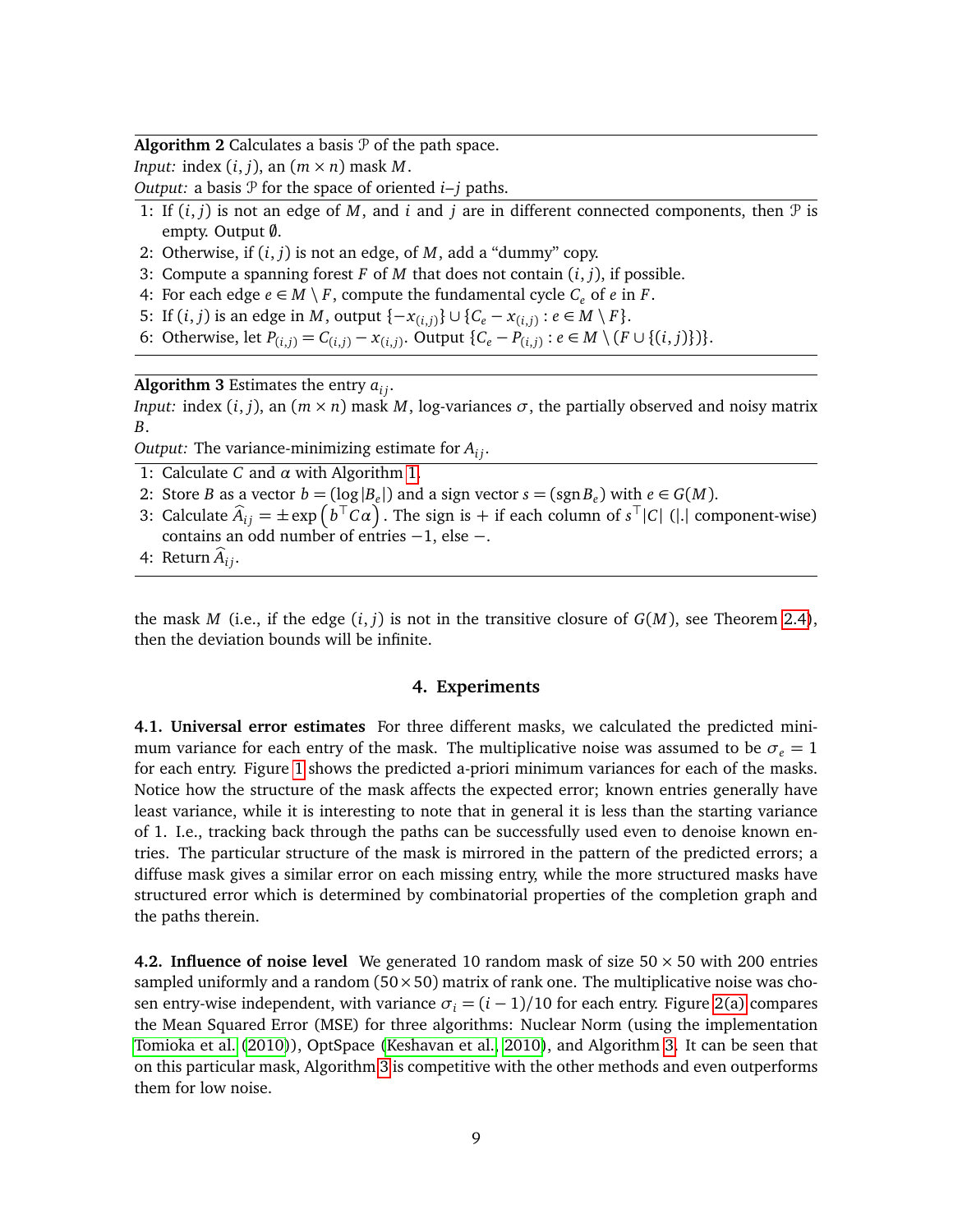**Algorithm 4** Determines the variance of the entry  $log(A_i)$ . *Input:* index  $(i, j)$ , an  $(m \times n)$  mask *M*, log-variances  $\sigma$ . *Output:* The variance lower bound for  $log(A_i)$ .

<span id="page-11-0"></span>1: Calculate  $\Sigma$  and  $\alpha$  with Algorithm [1.](#page-9-0)

2: Return  $\alpha^{\top} \Sigma \alpha$ .

**4.3. Prediction of estimation errors** The data are the same as in Section [4.2,](#page-10-2) as are the compared algorithm. Figure [2\(b\)](#page-15-1) compares the error of each of the methods with the variance predicted by Algorithm [4](#page-11-0) each time the noise level changed. The figure shows that for any of the algorithms, the mean of the actual error increases with the predicted error, showing that the error estimate is useful for a-priori prediction of the actual error - independently of the particular algorithm. Note that by construction of the data this statement holds in particular for entry-wise predictions. Furthermore, in quantitative comparison Algorithm [4](#page-11-0) also outperforms the other two in each of the bins. The qualitative reversal between the algorithms in Figures [2\(b\)](#page-15-1) (a) and (b) comes from the different error measure and the conditioning on the bins.

#### **5. Conclusion**

In this paper, we have introduced an algebraic combinatorics based method for reconstructing and denoising single entries of an incomplete and noisy matrix, and for calculating confidence bounds of single entry estimations for arbitrary algorithms. We have evaluated these methods against state-of-the art matrix completion methods. The results of section [4](#page-10-3) show that our reconstruction method is competitive and that - for the first time - our variance estimate provides a reliable prediction of the error on each single entry which is an a-priori estimate, i.e., depending only on the noise model and the position of the known entries. Furthermore, our method allows to obtain the reconstruction and the error estimate for a single entry which existing methods are not capable of, possibly using only a small subset of neighboring entries - a property which makes our method unique and particularly attractive for application to large scale data. We thus argue that the investigation of the algebraic combinatorial properties of matrix completion, in particular in rank 2 and higher where these are not yet completely understood, is crucial for the future understanding and practical treatment of big data.

**Acknowledgements** We thank Ryota Tomioka and Volkmar Welker for valuable discussions. FK is supported by Mathematisches Forschungsinstitut Oberwolfach (MFO), and LT by the European Research Council under the European Union's Seventh Framework Programme (FP7/2007-2013) / ERC grant agreement no 247029-SDModels. Both authors thank the MFO for its continued hospitality.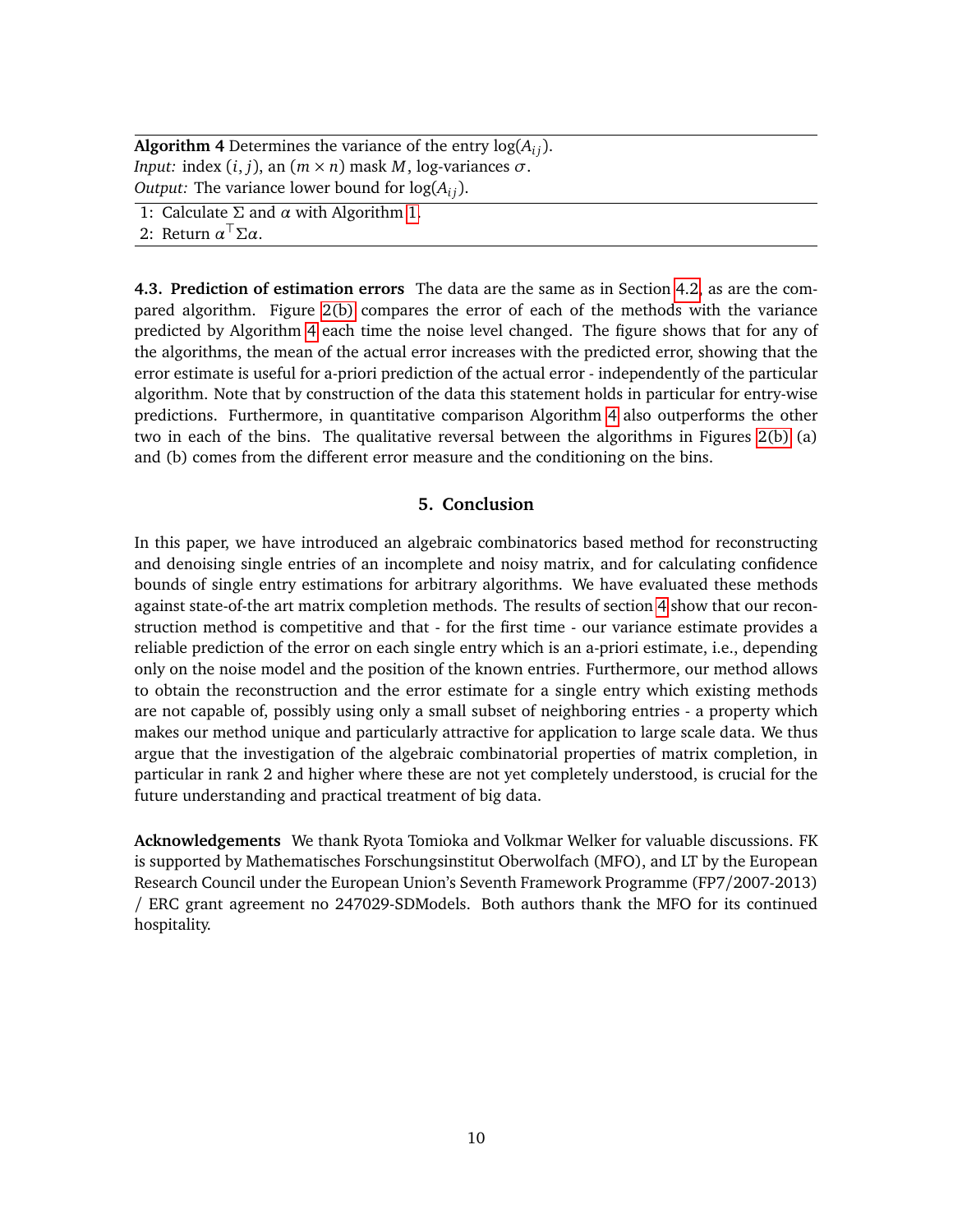#### **References**

- <span id="page-12-3"></span>E. Acar, D.M. Dunlavy, and T.G. Kolda. Link prediction on evolving data using matrix and tensor factorizations. In *Data Mining Workshops, 2009. ICDMW'09. IEEE International Conference on*, pages 262–269. IEEE, 2009.
- <span id="page-12-0"></span>A. Argyriou, C. A. Micchelli, M. Pontil, and Y. Ying. A spectral regularization framework for multitask structure learning. In J.C. Platt, D. Koller, Y. Singer, and S. Roweis, editors, *Advances in NIPS 20*, pages 25–32. MIT Press, Cambridge, MA, 2008.
- <span id="page-12-5"></span>Emmanuel J. Candès and Benjamin Recht. Exact matrix completion via convex optimization. *Found. Comput. Math.*, 9(6):717–772, 2009. ISSN 1615-3375. doi: 10.1007/ s10208-009-9045-5. URL <http://dx.doi.org/10.1007/s10208-009-9045-5>.
- <span id="page-12-1"></span>A. Goldberg, X. Zhu, B. Recht, J. Xu, and R. Nowak. Transduction with matrix completion: Three birds with one stone. In J. Lafferty, C. K. I. Williams, J. Shawe-Taylor, R.S. Zemel, and A. Culotta, editors, *Advances in Neural Information Processing Systems 23*, pages 757–765. 2010.
- <span id="page-12-7"></span>Raghunandan H. Keshavan, Andrea Montanari, and Sewoong Oh. Matrix completion from a few entries. *IEEE Trans. Inform. Theory*, 56(6):2980–2998, 2010. ISSN 0018-9448. doi: 10.1109/TIT.2010.2046205. URL <http://dx.doi.org/10.1109/TIT.2010.2046205>.
- <span id="page-12-8"></span>Franz J. Király, Louis Theran, Ryota Tomioka, and Takeaki Uno. The algebraic combinatorial approach for low-rank matrix completion. Preprint, arXiv:1211.4116v3, 2012. URL [http:](http://arxiv.org/abs/1211.4116) [//arxiv.org/abs/1211.4116](http://arxiv.org/abs/1211.4116).
- <span id="page-12-4"></span>A. Menon and C. Elkan. Link prediction via matrix factorization. *Machine Learning and Knowledge Discovery in Databases*, pages 437–452, 2011.
- <span id="page-12-2"></span>N. Srebro, J. D. M. Rennie, and T. S. Jaakkola. Maximum-margin matrix factorization. In Lawrence K. Saul, Yair Weiss, and Léon Bottou, editors, *Advances in NIPS 17*, pages 1329– 1336. MIT Press, Cambridge, MA, 2005.
- <span id="page-12-6"></span>Ryota Tomioka, Kohei Hayashi, and Hisashi Kashima. On the extension of trace norm to tensors. In *NIPS Workshop on Tensors, Kernels, and Machine Learning*, 2010.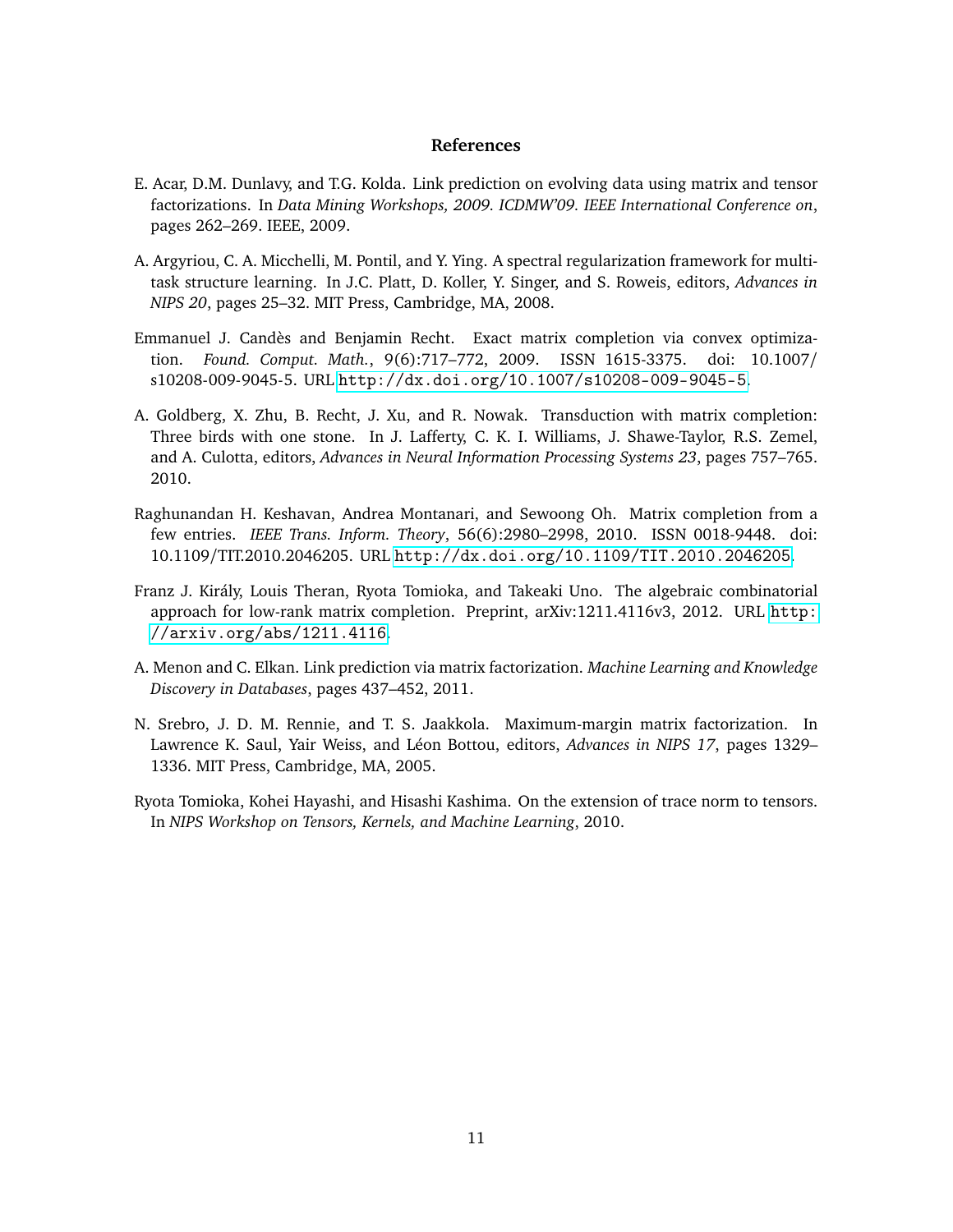#### **A. Correctness of Algorithm [2](#page-10-1)**

We adopt the conventions of Section [2,](#page-4-3) so that *G* is a bipartite graph with *m* blue vertices, *n* red ones, and *e* edges oriented from blue to red. Recall the isomorphism, observed in the proof of Theorem [2.6](#page-5-0) of the  $\mathbb{Z}$ -group of the polynomials  $L_C(\cdot)$  and the oriented cycle space  $H_1(G, \mathbb{Z})$ .

Define  $\beta_1(G) = e - n - m + c$  (the first Betti number of the graph). Some standard facts are that: (i) the rank of  $H_1(G,\mathbb{Z})$  is  $\beta_1(G)$ ; (ii) we can obtain a basis for  $H_1(G,\mathbb{Z})$  consisting only of simple cycles by picking any spanning forest *F* of *G* and then using as basis elements the fundamental cycles  $C_e$  of the edges  $e \in E \setminus F$ . This justifies step 4.

Let (*i*, *j*) be an edge of *G*. Define an *i*–*j* to be the set of subgraphs such that, for generic rank one *A*,  $L_p(A) = -x_{(i,j)}$ . By Theorem [2.6,](#page-5-0) we can write these as  $\mathbb{Z}$ -linear combinations of  $x_{(i,j)}$ and oriented cycles. From this, we see that the rank of the path space is  $\beta_1(G)+1$  and the graph theoretic identification of elements in the path space with subgraphs that have even degree at every vertex except *i* and *j*. Thus, if (*i*, *j*) is an edge of *G*, step 5 is justified, completing the proof of correctness in this case.

If  $(i, j)$  was not an edge, step 1 guarantees that the dummy copy of  $(i, j)$  that we added is not in the spanning tree computed in step 3. Thus, the element  $P_{(i,j)} = C_{(i,j)} - x_{(i,j)}$  computed in step 6 is a simple path from *i* to *j*. The collection of elements generated in step 6 is independent by the same fact in  $H_1(G\cup\{(i,j)\},\mathbb{Z})$  and has rank  $\beta_1(G)+1$  and does not put a positive coefficient on the dummy generator  $x_{(i,j)}$ . . В последните поставите на селото на селото на селото на селото на селото на селото на селото на селото на се<br>Селото на селото на селото на селото на селото на селото на селото на селото на селото на селото на селото на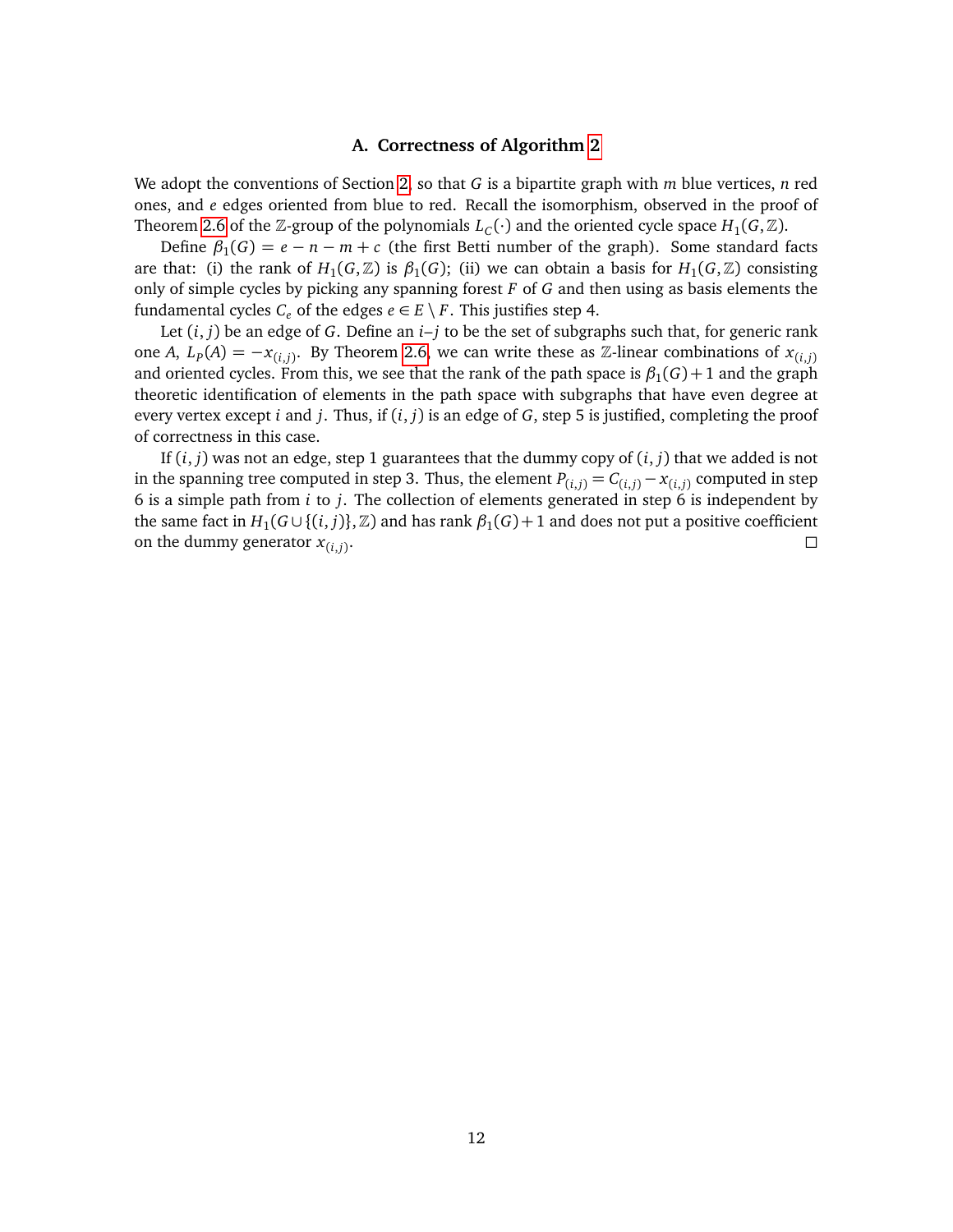

<span id="page-14-0"></span>Figure 1: The figure shows three pairs of masks and predicted variances. A pair consists of two adjacent squares. The left half is the mask which is depicted by red/blue heatmap with red entries known and blue unknown. The right half is a multicolor heatmap with color scale, showing the predicted variance of the completion. Variances were calculated by our implementation of Algorithm [4.](#page-11-0)